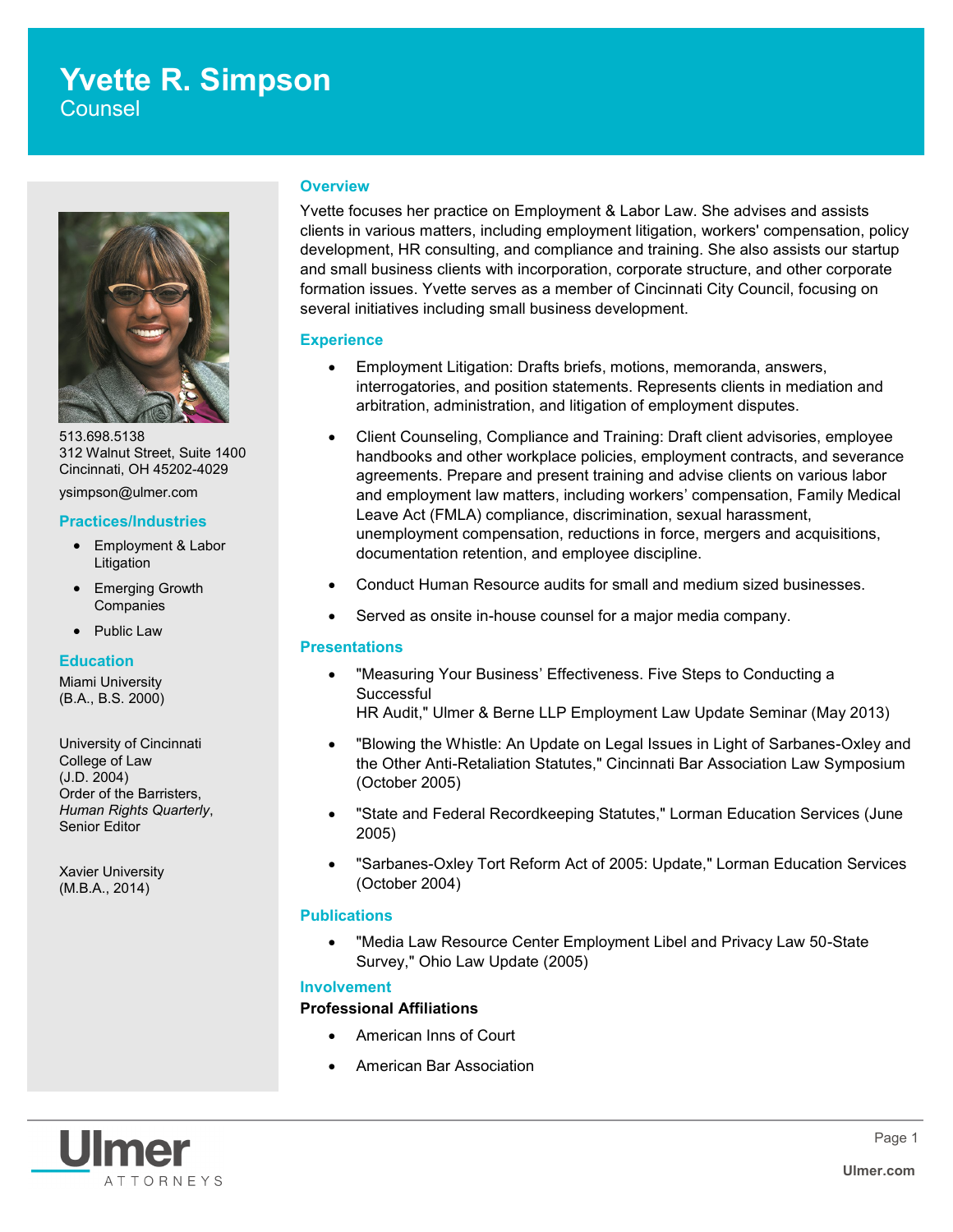# **Yvette R. Simpson Counsel**

**Involvement (Cont)**

# **Professional Affiliations (Cont)**

- Black Lawyers Association of Cincinnati
- Cincinnati Bar Association
- Ohio Bar Association
- National Bar Association
- American Trial Lawyers Association

# **Community Involvement**

- City of Cincinnati (*Council Woman*)
- Bankers Club (*Former Member of the Board of Governors*)
- Charter Committee (*Board Member*)
- Cincinnati Youth Collaborative (*Former Gala Committee Member*)
- Cincinnati Business Courier (*Bizwomen Cabinet Member*)
- Delta Gateway Foundation (*Board Member & Former Chair, Marketing Committee*)
- Dress for Success Cincinnati (*Former Board Member*)
- The Links, Inc., Cincinnati Chapter (*Former Co-Chair, International Trends and Services Committee*)
- Miami University (*Black Alumni Advisory Committee*)
- National Underground Railroad Freedom Center (*Former Member, Community Advisory Council*)
- Northern Kentucky University Institute: Advancing Women in Political Leadership (*Former Member, Advisory Committee*)
- Summer Work Experience in Law (SWEL) (*Curriculum Committee*)
- Urban League of Greater Cincinnati (*Former Board Member; Graduate, African-American Leadership Development Program*)
- Village Life Outreach Project: Tanzania, African Brigade (*Former Member, Education Team*)
- YWCA of Greater Cincinnati (*Former Board Member; Former Member, Career Women of Achievement* (CWOA); *Publicity Committee; Member, Racial Justice Committee; Member, CWOA Mamie Earl Sells Scholarship Committee; Graduate, Rising Star Board Leadership Program*)
- William Grant Still Festival (*Board Member and Chief Legal Consultant, 2008*)

#### **Honors & Distinctions**

- Named to Cincinnati Business Courier's "Women Who Mean Business" list (December 2019)
- Named to the Ohio Super Lawyers Rising Stars list (2016-2018)
- YWCA's 2014 Career Women of Achievement Award